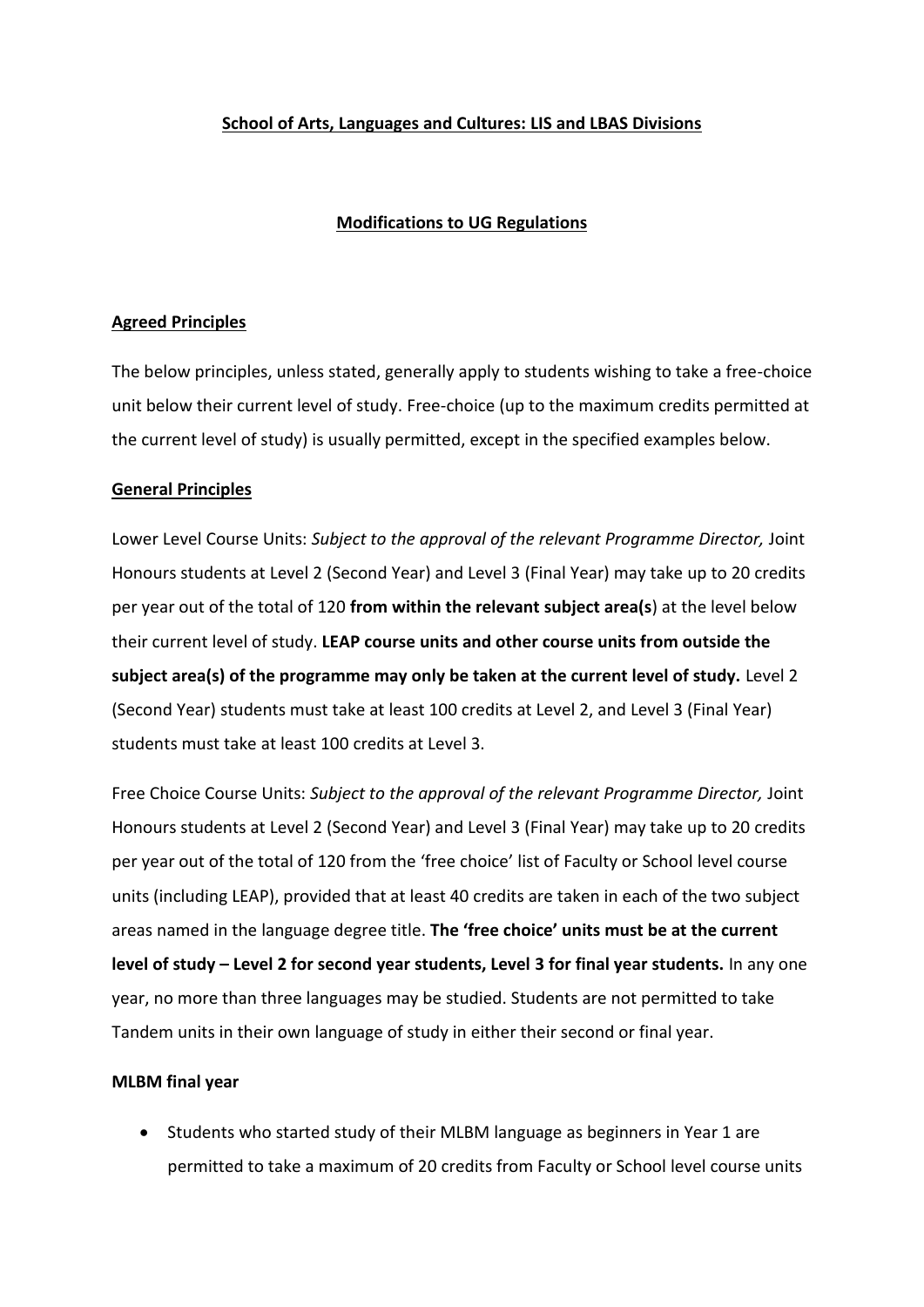outside their MLBM programme over the duration of the programme, provided that the required number of credits are taken in their MLBM programme, and subject to the permission of the Programme Director. This may be a LEAP language unit (20 credits). Please note that in final year, these credits may NOT be taken at Level 2.

 Students with an A Level or equivalent in their MLBM language may take up to 20 credits per year out of the total of 120 from Faculty or School level course units, provided that the required number of credits are taken in their MLBM programme, and subject to the permission of the Programme Director. This may include LEAP language units, as long as in any one year no more than three languages are studied. Please note that in final year, these credits CANNOT normally be taken at Level 2, except in the case of a LEAP unit whose prerequisite Level 1 LEAP unit was taken in year 2.

#### **Application of these Principles to Specific Programmes**

#### **LEAP Courses**

**Level 2 and Level 3** students cannot take a LEAP language course at a lower level, unless it is part of the specified programme regulations, for example in Russian Studies where students are allowed to select Polish. This ruling would not necessarily apply to say Middle Eastern Studies students, who do not have a Language element of their programme, who wish to study Arabic (also see exceptions for MLBM and ESML students below).

**In exceptional circumstances, Level 2 students may be allowed** to take a Level 1 LEAP course, providing that an academic rationale is given (for example a Chinese Single Honours student wishing to take Level 1 Korean to further their knowledge of East Asian languages). All cases of this type will be referred to the Languages Undergraduate Programmes Committee (LUPC) for approval (also see exceptions for MLBM and ESML students below).

N.B. ESML and MLBM only. ESML and MLBM students can take a lower level LEAP module if they are continuing their study on that particular language. This is built into the Programme Regulations for these programmes.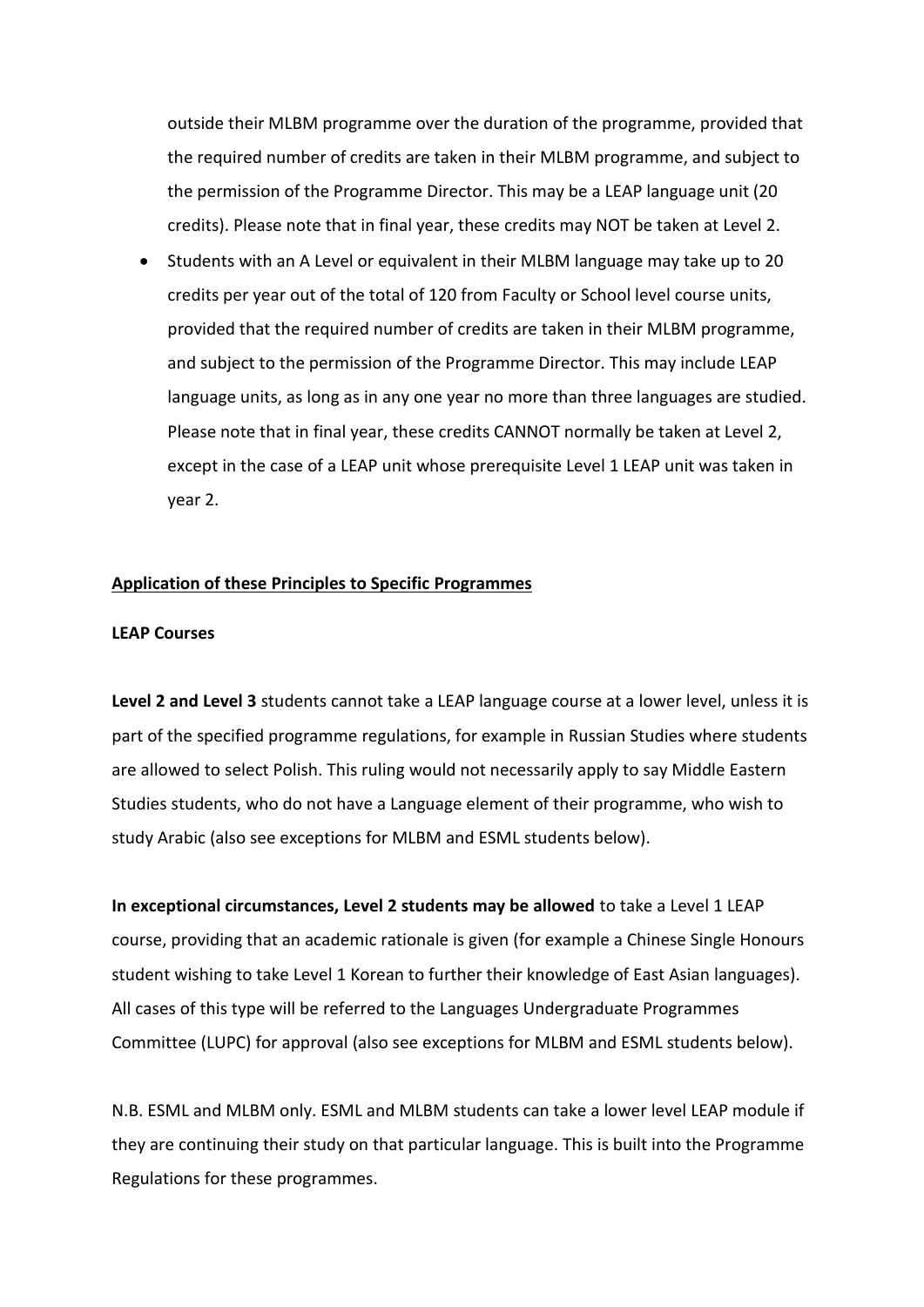#### **UCOL**

University College units below the current Level of study are acceptable, with the exception of students doing MML/IPML.

### **TANDEM**

Tandem courses will not be permitted in the student's own named languages of study at any level, nor will it be permitted for a Level 3 student take Level 2 Tandem in any language, unless specified in the Programme Regulations.

### **TESOL**

The TESOL Level 3 course is acceptable, as long as the pre-requisites have been met and the student is admitted onto the course by the host department. Level 3 students will not be permitted to take Level 2 TESOL units. However in exceptional cases this may be approved if an academic rationale is submitted (i.e. Joint Honours programmes where no free choice was permitted at Level 2). All cases of this type will be referred to the LUPC for approval.

### **CROSS-SCHOOL COURSES (e.g. LATIN)**

These will be considered by the Programme Director(s), and if a sound academic rationale is given may be accepted. Students would need to meet the pre-requisites of the host department. All cases of this type will be referred to the LUPC for approval.

### **OUTSIDE SALC Courses (e.g. SOCIOLOGY Courses)**

These will usually not be deemed acceptable, but the student may wish to make a case for the reasons why they wish to do the course and then this may be reviewed on a case-bycase basis. Students would need to meet the pre-requisites of the host department. All cases of this type will be referred to the LUPC for approval.